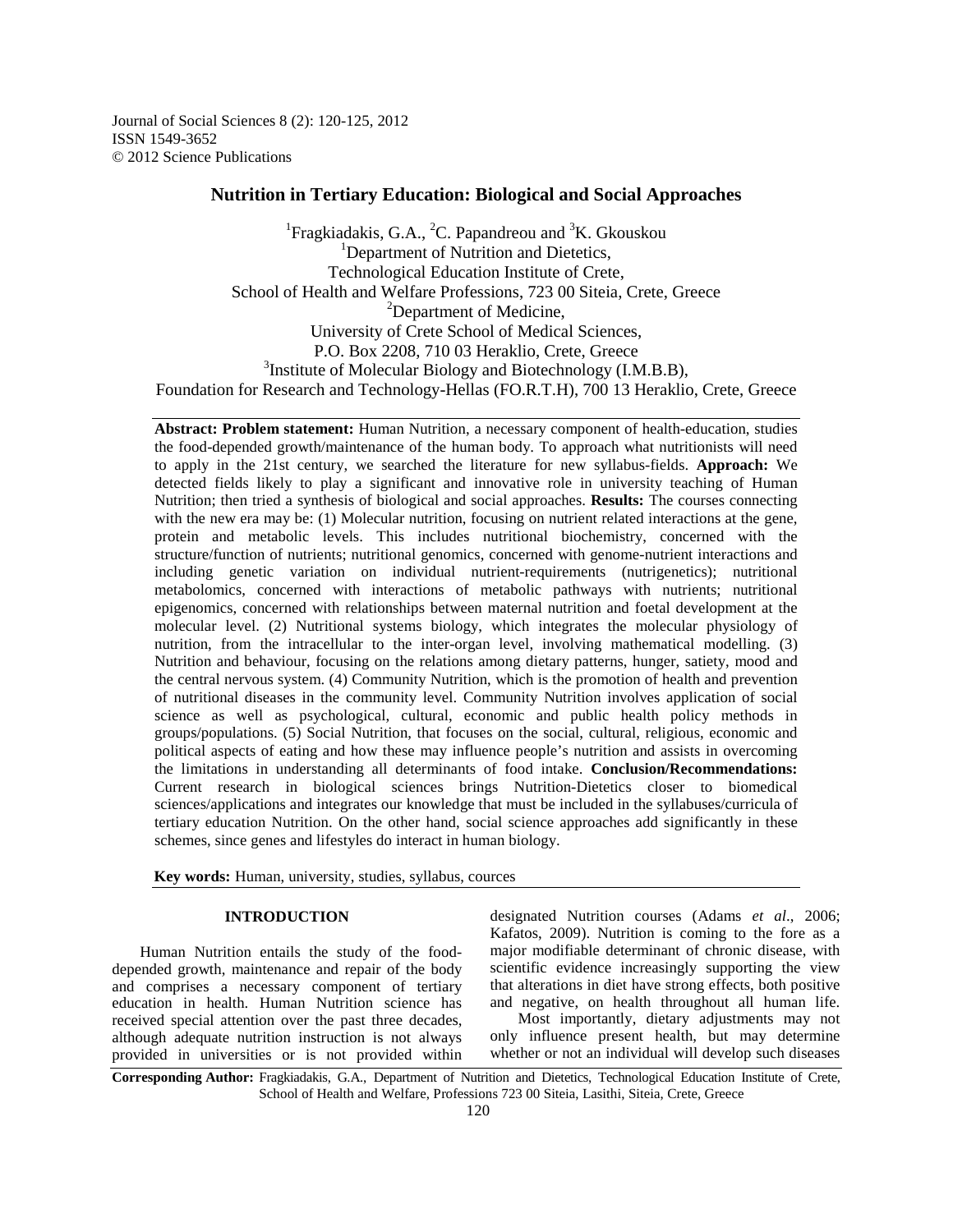as obesity; diabetes; cardiovascular disease; several forms of cancer; or osteoporosis and dementia much later in life. These chronic diseases are burdening the health in both the developed and the developing countries. Therefore, there is a need of community based recommendations for nutrition and social science approaches, in the prevention of chronic diseases. This could be achieved by scientists with high standards of tertiary education in several medical and paramedical sciences and professions, as internal medicine, nutrition-dietetics, nursing, midwifery, sociology and sports sciences The progress of Human Nutrition science depends on specific practices and innovative knowledge transmitted to students, through new courses, as well as research activities (Mann and Truswell, 2012; Gibney, 2009).

### **MATERIALS AND METHODS**

 Faculty resistance to changing university school curricula is a major barrier to overcome in the effort to expand nutrition education (Armstrong and Koffman, 2000). To overcome this resistance, it takes systemic proposals and initiatives; i.e., in USA, the Nutrition Academic Awards (NNA) program is an effort to spearhead innovations in nutrition education and in ways to integrate the subject into medical school curricula and medical practice (Pearson *et al*., 2001).

 In order to approach and deduce what nutritionists and medics/paramedics will need to know in the 21st century, we searched in the literature and detected fields likely to play a significant and innovative role in teaching Human Nutrition. These fields represent new and innovative "dimensions" on teaching and research and their significance was evaluated both on the availability of convincing articles in the literature, as well as on the background of the 12 years teaching experience that the Department of Nutrition and Dietetics, T.E.I of Crete, has. As Dr. Lisa Hark puts it in a straight-forward way, summarizing the experience from the N.N.A funding of 21 USA medical schools to develop, implement, evaluate and disseminate nutrition curricula: the first lesson was/is "be creative and think out of the box when you are developing a nutrition curriculum" (Hark, 2006); this in our opinion can concern both course selection/design, as well as teaching strategies.

 According to Feyerabend (1986), there are no methodological rules which are always to be used by scientists, since prescriptive scientific methods may limit their activities and hence restrict scientific progress. Consequently, the approach presented here is heuristic and not systematic, representing the vision, believes and even bias that we have on teaching the science of Nutrition and its applications. Within this vision, it is

clear that the Social Science approaches have a significant role; the necessity of this dimension is already presented convincingly in the literature (Pelto and Freake, 2003).

#### **RESULTS AND DISCUSSION**

 Presenting our literature and notions research, we propose some relevant courses to be adopted in future Nutrition-Dietetics syllabuses and curricula. This proposal is not based on the extent of the relevant literature, but rather on the educative and innovative relevance of the studies we mention, as well as on how convincing they were to us. The courses may include.

**Molecular nutrition:** Molecular nutrition (Elliott *et al*., 2007; Taylor, 2006; Sansone *et al*., 2007; Zeisel *et al*., 2005) is a discipline focusing on nutrient-related interactions at the gene, protein and metabolic levels. This includes nutritional biochemistry, concerned with the structure and function of well known or new nutrient chemical components; nutritional genomics, concerned with genome-nutrient interactions and including assessment of genetic variation on individual nutrient-requirements (nutrigenetics); nutritional metabolomics, concerned with multiple interactions of metabolic pathways with nutrients; nutritional epigenomics, concerned with the relationships between maternal nutrition and foetal development at the molecular level, i.e., the placental role and regulation of glucose transport to the foetus.

 Molecular nutrition has been applied successfully the recent years, as i.e., to elucidate the mechanism for the regulation of sterol uptake in the intestine and intervene to reduce cholesterol uptake. In addition, the current technological conveniences that allow us to measure hundreds or thousands of metabolites in small samples of biological fluids or tissues, make it possible to assess the metabolic component of nutritional phenotypes and will allow individualized dietary recommendations (German *et al*., 2004).

**Nutritional systems biology:** Nutritional systems biology (Panagiotou and Nielsen, 2009) is a discipline that focuses on integrating the molecular physiology of nutrition, from the intracellular to the inter-organ level and involves mathematical (Reed *et al*., 2006) modelling and analysis. Model design translates the knowledge base into reactants and reactions and develops it into a network diagram with linked equations. Process diagrams have been used i.e., to map the interaction of adipocytes (lipid cells), hepatocytes (liver cells), skeletal muscle cells and pancreatic beta-cells in the metabolic syndrome (Kitano *et al*., 2004).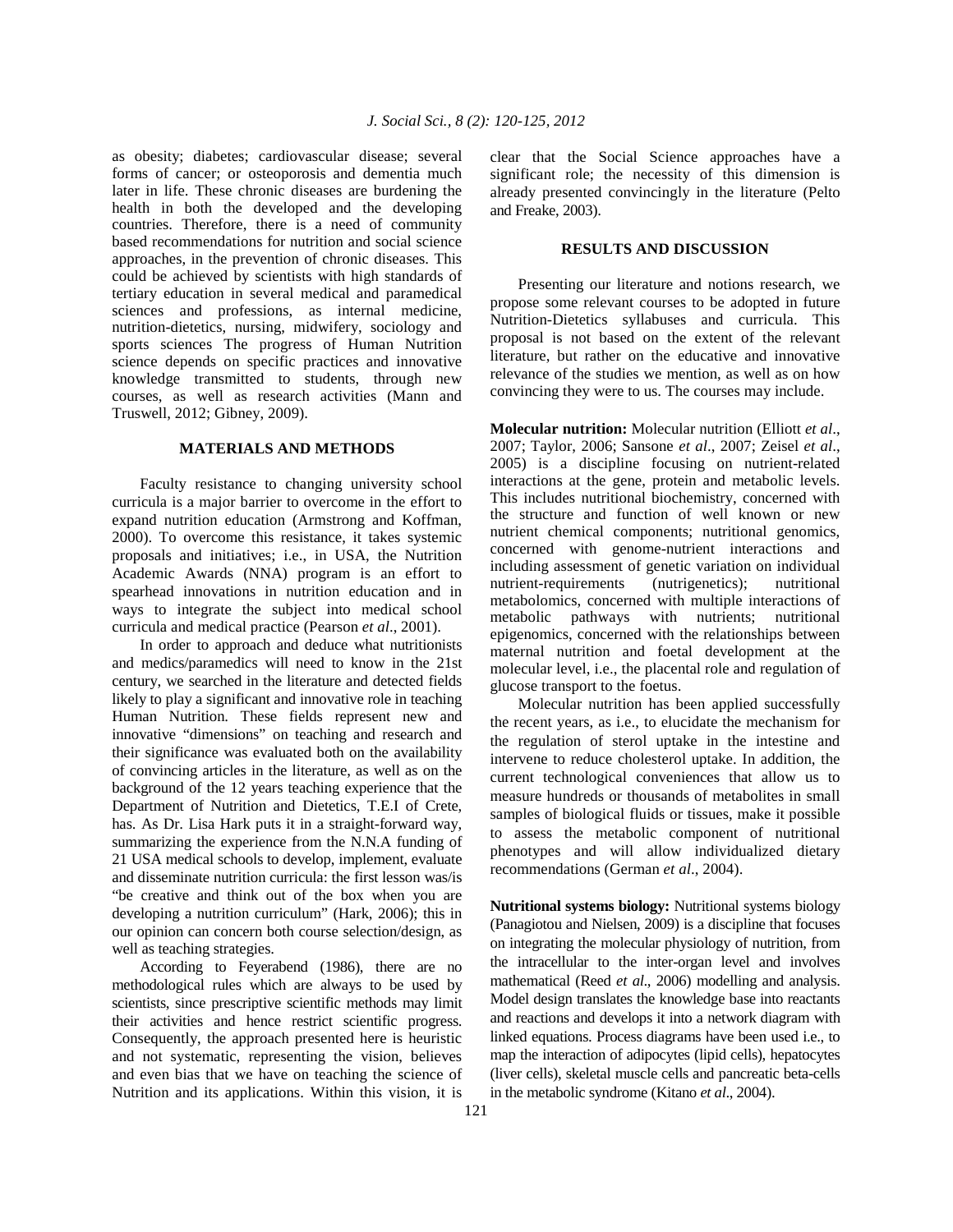**Functional food utilization in human diet:** Functional foods are an emerging field in nutrition science due to their increasing popularity with health-conscious consumers. They are healthy foods claimed to have a health-promoting or disease-preventing property beyond the basic function of supplying nutrients. Functional food improve health not through offering calories but through regulating physiological human mechanisms, including intestine functions, prevention of inflammations, suppression of allergic reactions, nutritional support of immune-suppressed patients.

 The general category of functional food includes processed food or foods fortified with healthpromoting additives, like "vitamin-enriched" products (Mermel, 2004). However, many of the Cretan- or Mediterranean-diet foods are functional and its beneficial effects occur due to their synergistic action (Fragkiadakis *et al*., 2012). Fermented foods with live cultures are considered as functional foods with probiotic benefits. Current developments in probiotic science, in addition to finding the most appropriate and efficient combination of probiotics/prebiotics, concerns three directions mainly: The subcutaneous administration of whole live probiotic micro-organisms; the development and administration of recombinant probiotic strains, to further enhance their beneficial properties (Ahmad *et al*., 2011).

**Nutrition and behaviour:** Nutrition and behaviour (Bathalon *et al*., 2000) is focusing on the relations among dietary patterns, behaviour factors, mood and the central nervous system. Of specific interest in this area are the behavioural aspects of overweight and obesity epidemics (Dababneh *et al*., 2011), since according to the World Health Organization (WHO) "obesity has reached epidemic proportions globally, with more than 1 billion adults overweight-at least 300 million of them clinically obese-and is a major contributor to the global burden of chronic disease and disability". This type of courses may also include the study of hunger and satiety control.

 Furthermore, the nutrition and behaviour teaching axis can be interconnected with the previous mentioned molecular nutrition axis as i.e., analysis of proposed mechanisms by which Poly-Unsaturated Fatty Acids (PUFAs) are related with depression through their role in membrane fluidity or/and their influence on processes as neurotransmission and ion channel flow, formation of pro-inflammatory eicosanoids effecting neurotransmission (Papandreou *et al*., 2011). The relation of micronutrients with behaviour would be included in the teaching procedure i.e., the effect of iron deficiency on

attention and learning processes in children, effects of sub-clinical vitamin deficiencies on behaviour, trace element analysis studies and violent behaviour (Worobey *et al*., 2006).

**Maternal and child nutrition:** This course would give knowledge of nutrition and its outcomes in women and their children, both in early and later life and how the nutritional exposures and/or diseases in the prenatal period and in early childhood are associated with obesity, or the occurrence of other chronic diseases (McGowan *et al*., 2008; Gkouskou *et al*., 2010). It would include pre-conceptual, antenatal and postnatal maternal nutrition, women's nutrition throughout their reproductive years and foetal, neonatal, infant, child and adolescent nutrition and their effects throughout life. Of course, this approach already exists in many Nutrition-Dietetics syllabuses, still molecular biology and epigenetics allow new integrated information to be added (Kaati *et al*., 2007).

**Effect of environmental conditions on food properties:** Environmental conditions can influence food properties (Karray-Bouraoui *et al*., 2010). Furthermore, recently, the nuclear reactor explosion at Fukushima Daiichi, Japan, caused widespread concern about the implications for humans, as the risk would be increased if radioactive contaminated foods are consumed. Radioactive particles can be transmitted through the food chain. The type of radioactive elements, the way these elements contaminate foods, the type of foods being contaminated, should be included in this course. Moreover, heavy metal contamination of food crops, vegetables, fishes should be included in this field. For example, mercury (a toxic heavy metal) can potentially contaminate fishes; and these food, known for their cardiovascular positive effects, may become harmful. Pollution of the environment seems to be involved in more diseases than we tend to believe in the past (Lee *et al*., 2006).

**Future-dietetics ethics:** The emphasis on this course must be given on projecting the values and ethical principles guiding the dietetics profession on emerging and future problems/controversies, as the utilization of "health claims" for the promotion of advanced nutritional supplements or novel food; internet based nutritional consultation; promotion of combined fitness, nutrition and beauty services. Students should learn the Code of Ethics for all dietetic practitioners and how to use it American Dietetic Association, 2009.

 The dietetics practitioner should provide professional services with objectivity and with respect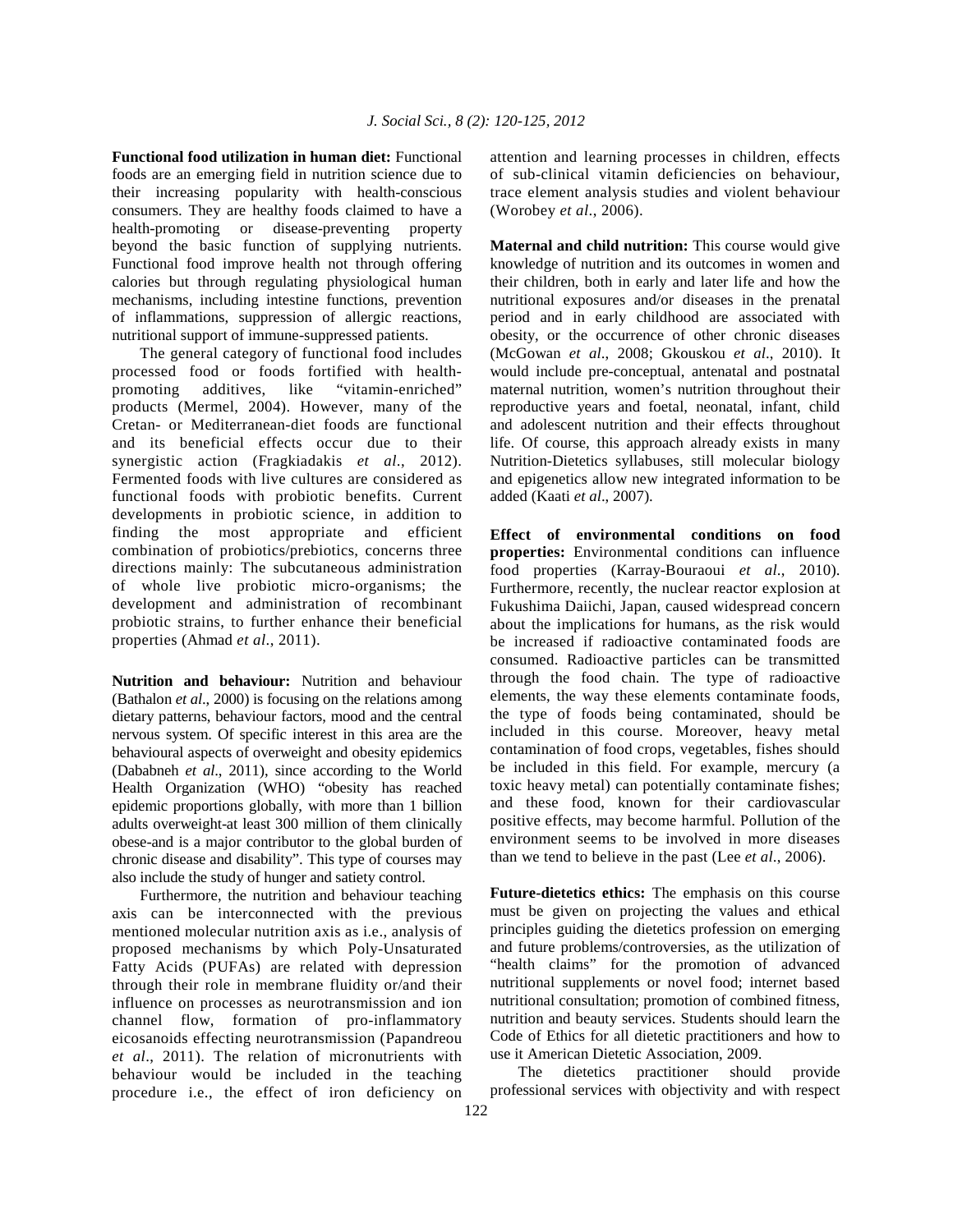for the unique needs and values of individuals, practice dietetics based on evidence-based principles and current information and exercise professional judgment within the limits of his or her qualifications; collaborate with others, seek counsel, or makes referrals as appropriate. Again, elements of this approach already exist in many Nutrition-Dietetics curricula, however scientific progress, as i.e., the actual functional food benefits; the role of nutritional supplements in practise (Zadeh and Begum, 2011); the set of new questions concerning correct dietetic practises in the enteric and parenteric nutrition field (Ganzini, 2006), demand new views.

**Community nutrition:** Nutritional sciences are based on levels of organizational complexity, from molecules, through metabolism, to populations (Pelto and Freake, 2003). Nutrition-Dietetics application, as well as nutrition education of consumers, needs to address food preferences and sensory-affective factors; person related factors such as perceptions, beliefs, attitudes, meanings and social norms; and environmental factors (Contento, 2008). Community nutrition (Nnakwe, 2009) is the process of helping individuals and groups to develop healthy eating habits, in order to promote wellness and prevent the side effects of modern chronic disease. The goal of community nutrition is to educate people from all age groups, so that they adopt healthy eating habits.

 Nutritionists work with many other health care professionals in promoting improved community nutrition. Their efforts emphasize a preventive approach in educating individuals in how a change in dietary habits will reduce the risk of illness. Concerning the promotion of health and prevention of nutritional diseases in the local community level (Badaruddoza and Kumar, 2011); it includes activities on nutrition education, health promotion, food hygiene and quality programs, food supplementation programs (i.e., fluoride, folic acid, iodine and iron), preventive programs, local policy analysis and development (Angelopoulos *et al*., 2009). Community nutrition involves application of social-science as well as psychological, cultural, agricultural, economic, clinical and public health policy methods for working with groups and populations (Nnakwe, 2009).

**Healthy dietary patterns promotion:** Patterns based on local diets paradigms and cultures. In example, the Cretan/Mediterranean Diet, which is basically the natural eating habits of the people of Crete during the 1960s, is associated with the lowest known rates of chronic diseases in the world and the highest adult life expectancy (Simopoulos, 2001). The content of this diet, including high olive oil consumption, high

consumption of legumes, high consumption of unrefined cereals, high consumption of fruits, vegetables and nuts, moderate consumption of dairy products (mostly as cheese and yogurt), moderate to high consumption of fish, low consumption of meat and meat products and moderate red wine consumption, can explain the health benefits it has (Fragkiadakis *et al*., 2012). The diversity and the variety of Mediterranean food cultures (Zubaida and Tapper, 2000) are an outstanding and underestimated sustainable development resource that has not yet been fully researched, systematically taught to university students, or effectively exploited economically. Nutritional tradition, culture and paradigms not only connect us with the past but show a "path" to re-test, in the recent days of economical, social and psychological crisis (Fragkiadakis *et al*., 2012).

**The need of social science approaches:** As stated by Pelto and Freake (2003): "The need to incorporate social science approaches in nutrition is apparent when the limitations of an exclusive focus on biological approaches are examined. For example, despite great advances in our knowledge about the metabolic and molecular pathways that govern energy metabolism and food intake, the incidence of obesity continues to rise to epidemic proportions. Biological knowledge, alone, is inadequate to understand this phenomenon and its consequences". Social, as well as economic, factors lead to particular nutritional outcomes (Pelto and Freake, 2003); consequently subjects as, cultural/nutritional perspectives (Satyavathi *et al*., 2012); political economy of food (Fang and Lee, 2009) and nutrition; children nutritional awareness; exercise; television and advertisement effects on food preferences; immigration effects; modern lifestyle effects, have to be researched and presented in tertiary education.

### **CONCLUSION**

 The American Society for Nutritional Sciences (ASNS) Graduate Nutrition Education Committee, suggests that three major challenges face the nutritional sciences: (a) to train doctoral students to be full and active participants in interdisciplinary research and discovery; (b) to achieve this goal while maintaining nutrition's unique academic identity and (c) fostering a cohesive academic community (Allen *et al*., 2002). As we enter the second decade of the 21st century, nutrition is further recognized as a major parameter of human wellbeing, quality of life and disease prevention. The most exciting academic challenges and employment opportunities for nutritional sciences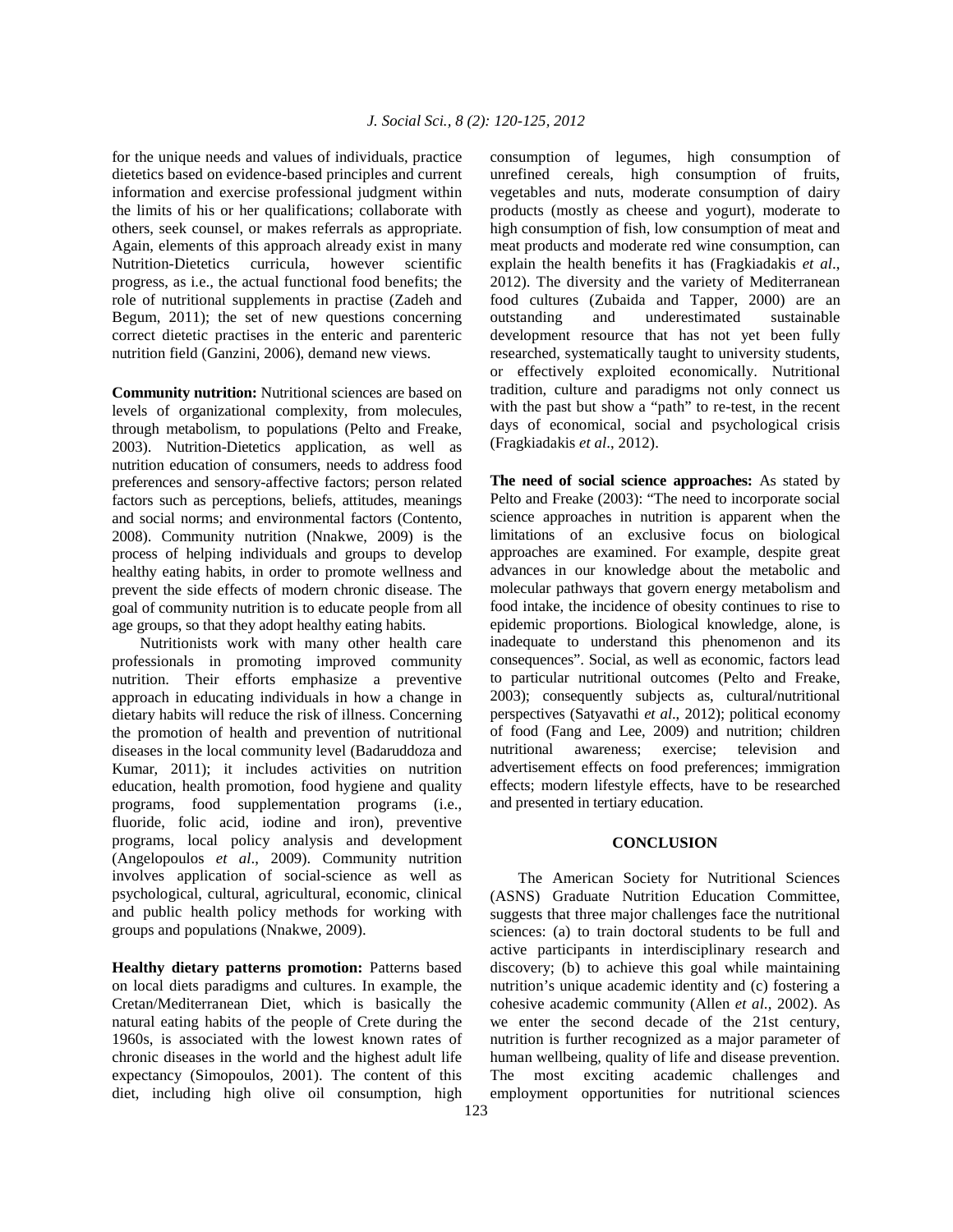graduates interface with other disciplines (Allen *et al*., 2002): Current research in molecular nutrition, biochemistry, nutritional epidemiology and public health, brings the science of Nutrition-Dietetics closer to biomedical science and application and integrate our knowledge that must be included in the syllabuses and curricula of tertiary-education nutrition. On the other hand, Nutrition-Dietetics applications have to do with individual persons and with populations, thus, the social dimensions have to be taken into account and studied in depth. In addition to the dieticians, other specialists are and must further be involved in teaching various aspects of nutrition, including biochemists, pharmacists, pharmacologists, physiologists, psychologists, sociologists and of course medical doctors of various specialties (Bender, 1995). The selection of new courses and standardization of lessons descriptions, remains a challenge that may be faced knowledgeably, under the demand to discriminate the important and fruitful from the simply impressive and/or the sciantifically unproductive.

#### **REFERENCES**

- Adams, K.M., K.C. Lindell, M. Kohlmeier and S.H. Zeisel, 2006. Status of nutrition education in medical schools. Am. J. Clin. Nutr., 83: 941S-944S.
- Ahmad, I., F. Ahmad and J. Pichtel, 2011. Microbes and Microbial Technology: Agricultural and Environmental Applications. 1st Edn., Springer, New York, ISBN: 1441979301, pp: 516.
- Allen, L.H., M.E. Bentley, S.M. Donovan, D.M. Ney and P.J. Stover, 2002. Securing the future of nutritional sciences through integrative graduate education. J. Nutr., 132: 779-784.
- Angelopoulos, P., G. Kourlaba, K. Kondaki, G.A. Fragiadakis and Y. Manios, 2009. Assessing children's diet quality in crete based on healthy eating index: The children studyhealthy eating index among children. Eur. J. Clin. Nutr., 63: 964- 969. DOI: 10.1038/ejcn.2009.10
- Armstrong, E.G. and R.G. Koffman, 2000. Enhancing nutrition education through faculty development: From workshops to Web sites. Am. J. Clin. Nutr., 72: 877S-881S.
- Badaruddoza, K. Gill and R. Kumar, 2011. Association of anthropometric and metabolic variables with cardiovascular disease among urban and rural origin Punjabi male population. Am. J. Applied Sci., 8: 953-961. DOI: 10.3844/ajassp.2011.953.961
- Bathalon, G.P., K.L. Tucker, N.P. Hays, A.G. Vinken and A.S. Greenberg *et al*., 2000. Psychological measures of eating behavior and the accuracy of 3 common dietary assessment methods in healthy postmenopausal women. Am. J. Clin. Nutr., 71: 739-745.
- Bender, D.A., 1995. Nutrition in the curriculum for health-care professionals. Environ. Manage. Health, 6: 14-16. DOI: 10.1108/09566169510090760
- Contento, I.R., 2008. Nutrition education: linking research, theory and practice. Asia Pac. J. Clin. Nutr., 17: 176-179.
- Dababneh, B.F., J.M. El-Qudah and A.A. Al-Bakheit, 2011. Nutritional status and obesity among adults of Amman and Al-Balq'a governorates. Am. J. Agric. Biol. Sci., 6: 339-347. DOI: 10.3844/ajabssp.2011.339.347
- Elliott, R., C. Pico, Y. Dommels, I. Wybranska, Hesketh and J. Keijer, 2007. Nutrigenomic approaches for benefit-risk analysis of foods and food components: Defining markers of health. Br. J. Nutr., 98: 1095-1100. DOI: 10.1017/S0007114507803400
- Fang, C.H. and H.J. Lee, 2009. Food-related lifestyle segments in Taiwan: Application of the foodrelated lifestyle instrument. Am. J. Applied Sci., 6: 2036-2042. DOI: 10.3844/ajassp.2009.2036.2042
- Feyerabend, P., 1986. Against Method: Outline of an Anarchistic Theory of Knowledge. 6th Edn., Verso, London, ISBN: 0902308912, pp: 339.
- Fragkiadakis, G.A., G. Kyriakidis and K. Androulaki, 2012. Health claims and the mediterranean diet/food functional properties. Proceedings of the 8th Greek Legal and Medical Conference New Horizons in Law, Medicine and Science, Sept. 17- 23, Rhodes, Greece.
- Ganzini, L., 2006. Artificial nutrition and hydration at the end of life: Ethics and evidence. Palliat. Support. Care, 4: 135-143. DOI: 10.1017/S1478951506060196
- German, J.B., D.E. Bauman, D.G. Burrin, M.L. Failla and H.C. Freake *et al*., 2004. Metabolomics in the opening decade of the 21st century: Building the roads to individualized health. J. Nutr., 134: 2729- 2732.
- Gibney, M.J., 2009. Introduction to Human Nutrition. 2nd Edn., John Wiley and Sons, Chichester, ISBN: 1405168072, pp: 371.
- Gkouskou, K.K., I.M. Vlastos, I. Hajiioannou, I. Hatzaki and M. Houlakis *et al*., 2010. Dietary habits of preschool aged children with tonsillar hypertrophy, pre- and post-operatively. Eur. Rev. Med. Pharmacol. Sci., 14: 1025-1030.